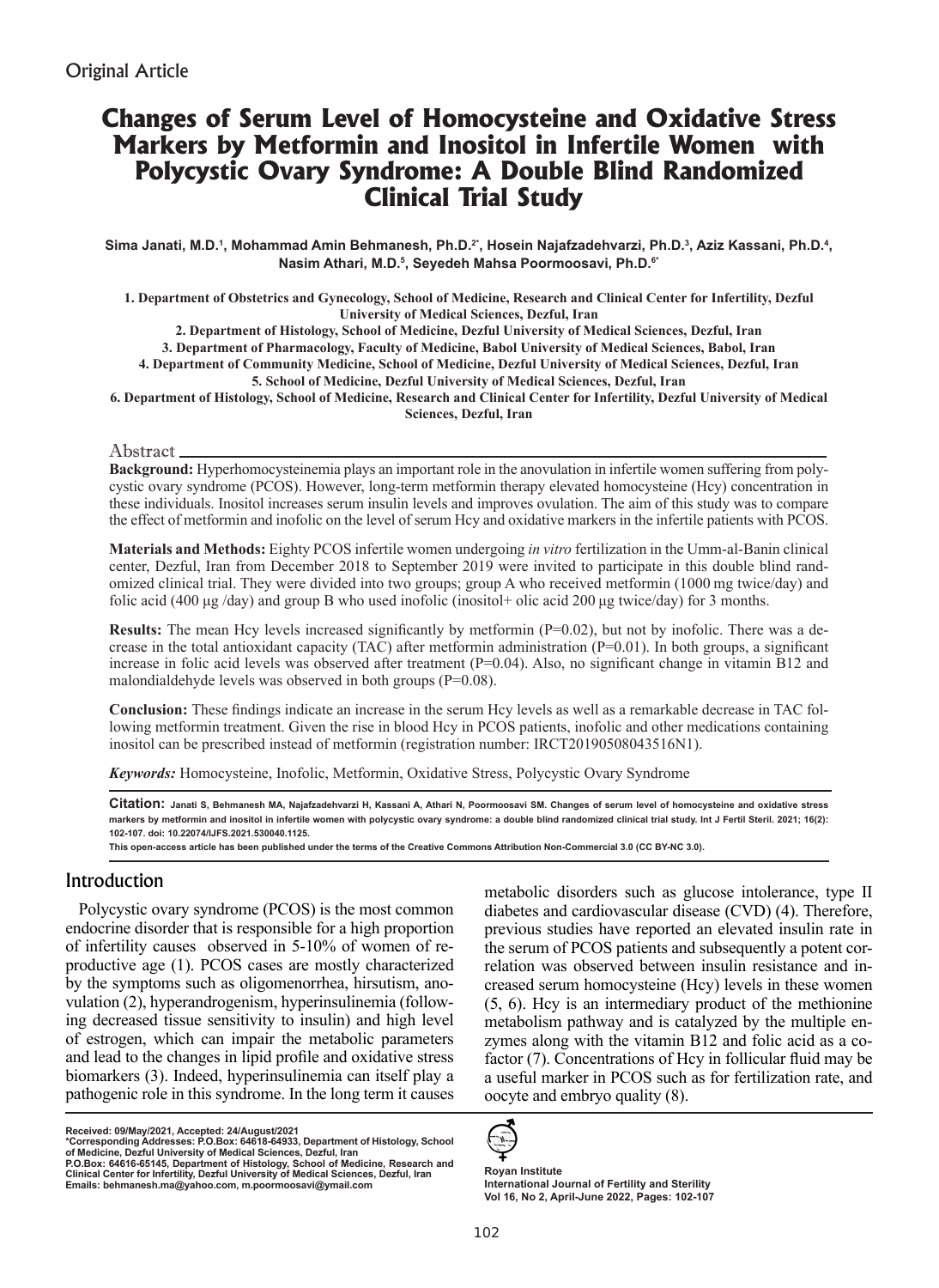Metformin as an insulin sensitizer has been prescribed for PCOS patients. One study reported that metformin significantly increased Hcy level from 8.93  $\pm$  0.49 to 11.26  $\pm$ 0.86 mmol/l in the serum of PCOS patients (9). It is possible that in diabetic patients, metformin administration can increase Hcy level by a reduction in the necessary cofactors such as plasma vitamin B12 and folic acid. While folic acid administration corrects Hcy elevation and vitamin B12 deficiency induced by metformin (5).

Folic acid (vitamin B9) controls blood Hcy levels (7). Its supplementation showed to prevent infertility and elevate ovulatory rates (10). Insulin sensitizers such as myoinositol have been advised to be prescribed for PCOS patients (11). This agent eventually stimulates the ovarian response to the endogenous gonadotropins by decreasing insulin secretion and androgens levels, therefore, enhance the ovulatory rates and spontaneous fertility (12). Studies support the idea of the insulin pathway impairment due to a defect in secondary inositol phosphoglycan (IPGs) (13). Also, in PCOS women deficiency or alteration in tissue inositol metabolism and IPGs may be due to insulin resistance (14). The supplementation with myoinositol and folic acid causes significant improvement in the serum level of insulin sensitivity and a reduction of Hcy after 3 months of treatment in PCOS participants (15). Also, a research concluded the use of myoinositol is capable of restoring ovarian function, metabolic and hormonal parameters, and subsequently fertility, in women with PCOS (16). Myoinositol therapy in women with PCOS causes better fertilization rates and a better embryo quality (17).

On the other hands, oxidative stress is an imbalance between reactive oxygen species production and the antioxidant defense system that ultimately causes oxidative damage to tissues. Total antioxidant capacity (TAC) is a combination of specific antioxidants such as vitamins E, C, and beta-carotene in the serum (18). Malondialdehyde (MDA) is also an indicator of lipid peroxidation and raise in the oxidative stress (19). Studies have designated an increase in oxidative stress in PCO patients (20). Some studies have reported that myoinositol is effective in reducing oxidative abnormalities in PCOS patients (21). Thus, metformin increases Hcy in women with PCOS (22). Therefore, we evaluated these two factors to investigate the effect of metformin and inofolic on the oxidative stress. However, to our knowledge there is no comprehensive investigation on the metformin consumption and its accompaniment with folic acid on the oxidative stress and Hcy in PCOS infertile women. Accordingly, this study aimed to investigate the effect of metformin and inofolic on the serum Hcy, folic acid and vitamin B12 levels in the PCOS infertile patients.

# Materials and Methods

# **Subjects**

This double blind randomized clinical trial was conducted on 80 infertile women with PCOS, who were elected with Block randomization method and attended for *in vitro* fertilization (IVF) or intra cytoplasmic sperm injection (ICSI) to the Umm-al-Banin clinical center in Dezful, Iran from December 2018 to September 2019. The PCOS diagnosis

was based on two out of three Rotterdam criteria counting: clinical signs or biochemical excessive androgen level, oligomennerhea and/or anovulation, and morphology of ovaries in sonography termed as 12 or more small follicles (1).

The Ethics Committee of Dezful University of Medical Sciences approved the study protocol (IR. DUMS.REC.1397.037), registration ID in IRCT (IRCT20190508043516N1) and written informed consent was obtained from all the participants. Our inclusion criteria included women aged 22 to 38 years with a diagnosis of PCOS and serum levels of follicle-stimulating hormone (FSH)  $\leq$ 10 IU / L on the third day of the cycle, minimum duration of infertility 3 years, who had no history of diabetes mellitus, hyperprolactinemia, congenital adrenal hyperplasia, thyroid disorders, cushing's syndrome, hypertension, folate and vitamin B12 deficiency, liver and kidney disorders.

All of the candidates <22 or >38 years, other causes of infertility, consumption of antioxidant drugs, were also excluded from the study. Also patients with current or previous history of using metformin within the last 3 months, other drug containing estrogen, progesterone and antiandrogenic effect such as combined oral contraceptive pill (OCP), antihypertensive drug were excluded

# **Intervention**

This clinical trial study was conducted as a double-blind to remove probable biases in the evaluation of drug effectiveness. The research clinical group is responsible for concealment and allocation of the patients. Also, the samples will not know which drug product will be received. Only an Epidemiologist in the study was responsible for processing of the randomization and blinding to have access to blinded information on drug products. The other executive team will also remain as blind.

Patients were divided into two groups, 40 patients in each group, group A received 1000 mg metformin twice a day with 400 μg folic acid (Health Aid Co., UK) per day and group B consumed inofolic (LO.LI.pharma Co., Italy) 2 sachet per day (average amount per daily dose 1 sachet: Myo inositol 2000 mg, folic acid 200 μg) for a period of 12 weeks. Serum Hcy, MDA, TAC, vitamin B12, and folic acid levels were examined before and after consuming metformin and inofolic.

# **Outcome measured**

# **Laboratory and biochemical analysis**

Age, weight, body mass index  $(BMI, kg/m<sup>2</sup>)$ , menstrual pattern and laboratory study of homocysteine, folic acid, vitamin B12, malondialdehyde and TAC were measured in all of the participants for baseline parameters.

Women with cycles between 21-35 days considered regular cycle, 36 to 180 irregular cycles, cycles of less than 21 days of polymenorrhea, 36 to 180 days of oligomenorrhea, and cycles with intervals of 180 days or more were considered amenorrhea (2).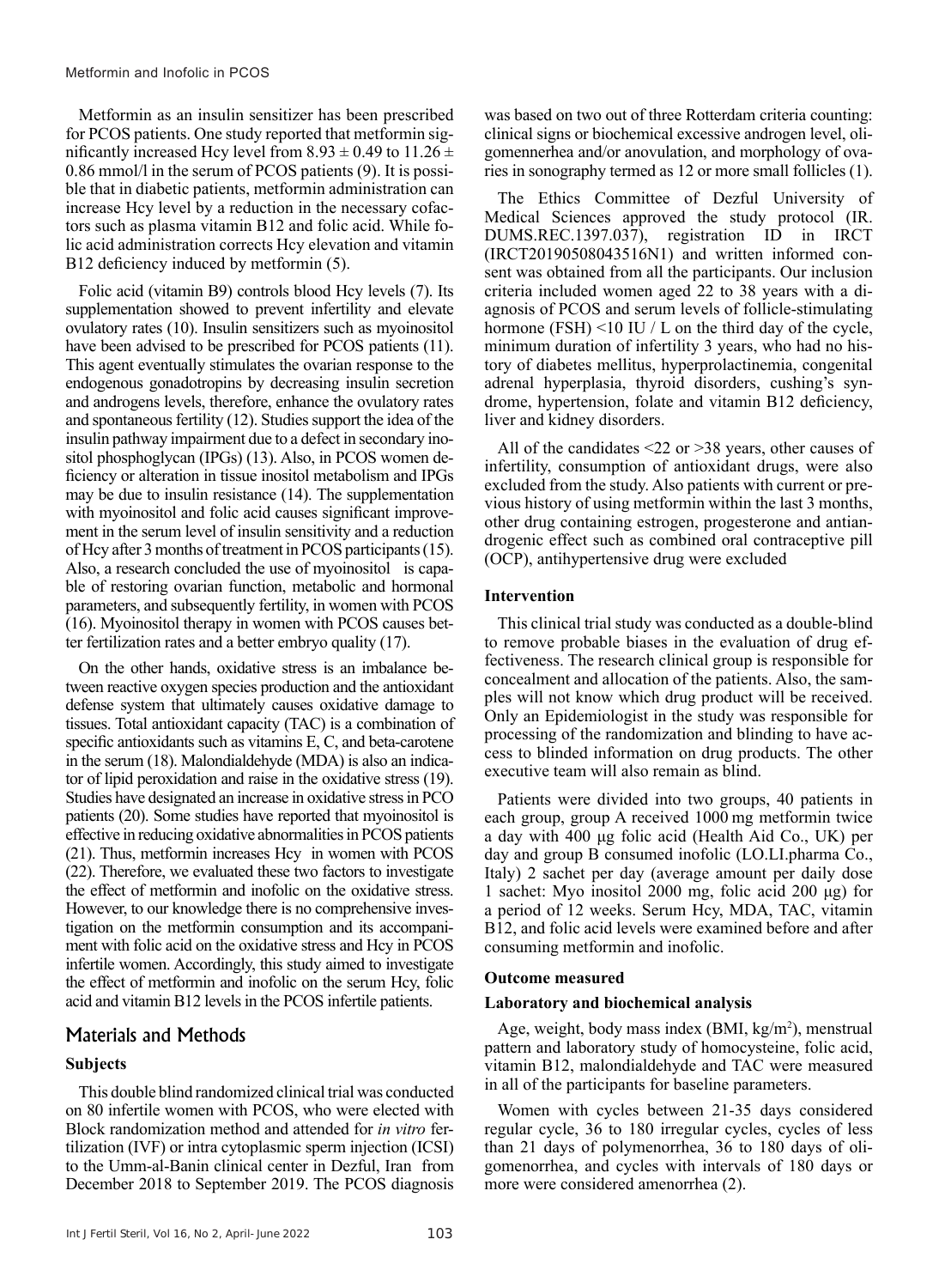Blood samples were collected from each patient before and after treatment (12 weeks after beginning). Serums were separated immediately after sampling to avoid Hcy levels being increased and were stored at -70°C until assayed. Then Hcy levels were measured by UV Enzymatic Assay using the Hcy EIA Kit (DRG International Corporation, USA) with accuracy of 1 μmol /L.

Also, folic acid and vitamin B12 levels were measured by Cobas immunoassay (Roche Co., Germany). Oxidative stress factors (malondialdehyde and total plasma antioxidant) were respectively measured by Nalondi<sup>TM</sup> Lipid Peroxidation (MDA) assay. MDA assay has relied on a reaction with thiobarbituric acid (the TBARS assay) to generate a product that can be measured colorimetrically at 532 nm. Also, the total antioxidant defense was measured by Naxifer™ TAC assay kit with the ferric reducing ability of plasma (FRAP) assay.

#### **Statistical analysis**

The results were expressed as the mean $\pm$ SD. Difference between mean serum TAC, MDA, vitamin B12, folic acid, and Hcy levels before and after metformin or inofolic consumption was assessed by paired t test. All statistical tests were performed using the Statistical Package for the Social Sciences software (SPSS 16.0, SPSS Inc., Chicago, IL, USA). In all cases, P≤0.05 was considered statistically significant.

#### Results

The patients were randomly divided into the following two subgroups based on their drug consumption. The Consort statement flow diagram is presented in Figure 1.

#### **Specific biochemistry tests**

The baseline parameters were not significantly different between the two groups before treatment. The levels of serum Hcy, TAC, MDA, vitamin B12, and folic acid were obtained and

compared before and after metformin and inofolic treatment (Tables 1, 2). The assay showed the level of all parameters before starting the treatment within the normal range in both groups. According to the findings, after metformin treatment for 3 months mean Hcy (normal range:  $3.7\n-13.9 \mu$ mol/L) concentration increased in the serum (P=0.02). Also after inofolic treatment for 3 months mean Hcy concentration decreased in the serum but not significantly. The correlation between metformin and inofolic consumption with serum malondialdehyde concentration did not show a noticeable difference, but despite insignificant changes, it revealed a relative tendency to decrease serum malondialdehyde levels with inofolic consumption after the aforesaid time  $(P=0.12)$ . Correlation between metformin consumption and total plasma antioxidant capacity showed a remarkable decrease in the TAC levels (485 Mm) in group A (P=0.01) but no substantial difference was observed in the serum TAC density after supplementation with inofolic in the group B. In addition, the levels of vitamin B12 did not show a significant difference in the subgroups after treatments. The mean serum level of folic acid was considerably increased in both groups (P=0.08) and indicated the same effect on the mean folic acid content.

**Table 1:** Basal clinical parameters of infertile PCOS patients in metformin and inofolic groups

| <b>Variables</b>      | <b>Metformin</b>               | <b>Inofolic</b>            | P value |
|-----------------------|--------------------------------|----------------------------|---------|
| Patients (n)          | 40                             | 40                         |         |
| Age $(Y)$             | $35.37 \pm 5.4^{\circ}$        | $34.21 \pm 4.9^{\circ}$    | 0.07    |
| BMI $(kg/m2)$         | $27.82 \pm 3.4^{\circ}$        | $28.43 \pm 2.3^{\circ}$    | 0.1     |
| Hcy (µmol/L)          | $12.21 \pm 4.17^{\circ}$       | $11.43 \pm 3.23^{\circ}$   | 0.06    |
| Folic acid $(ng/mL)$  | $10.43 \pm 5.86^{\circ}$       | $9.18 \pm 4.41^a$          | 0.2     |
| Vitamin $B12$ (Pg/mL) | $219 \pm 8.45^{\circ}$         | $220 \pm 7.03^{\circ}$     | 0.09    |
| $TAC$ ( $\mu$ m)      | 531.34 $\pm$ 6.75 <sup>a</sup> | $584.82 \pm 5.07^{\circ}$  | 0.1     |
| $MDA$ (nmol/mL)       | $4.86 \pm 1.74$ <sup>a</sup>   | $4.11 \pm 1.68^{\text{a}}$ | 0.1     |

**a ; In each column indicate no significant (P<0.05) difference. BMI; Body mass index, Hcy; Homocysteine, TAC; Total antioxidant capacity, and MDA; Malondialdehyde.**



**Fig.1:** Consort flow diagram.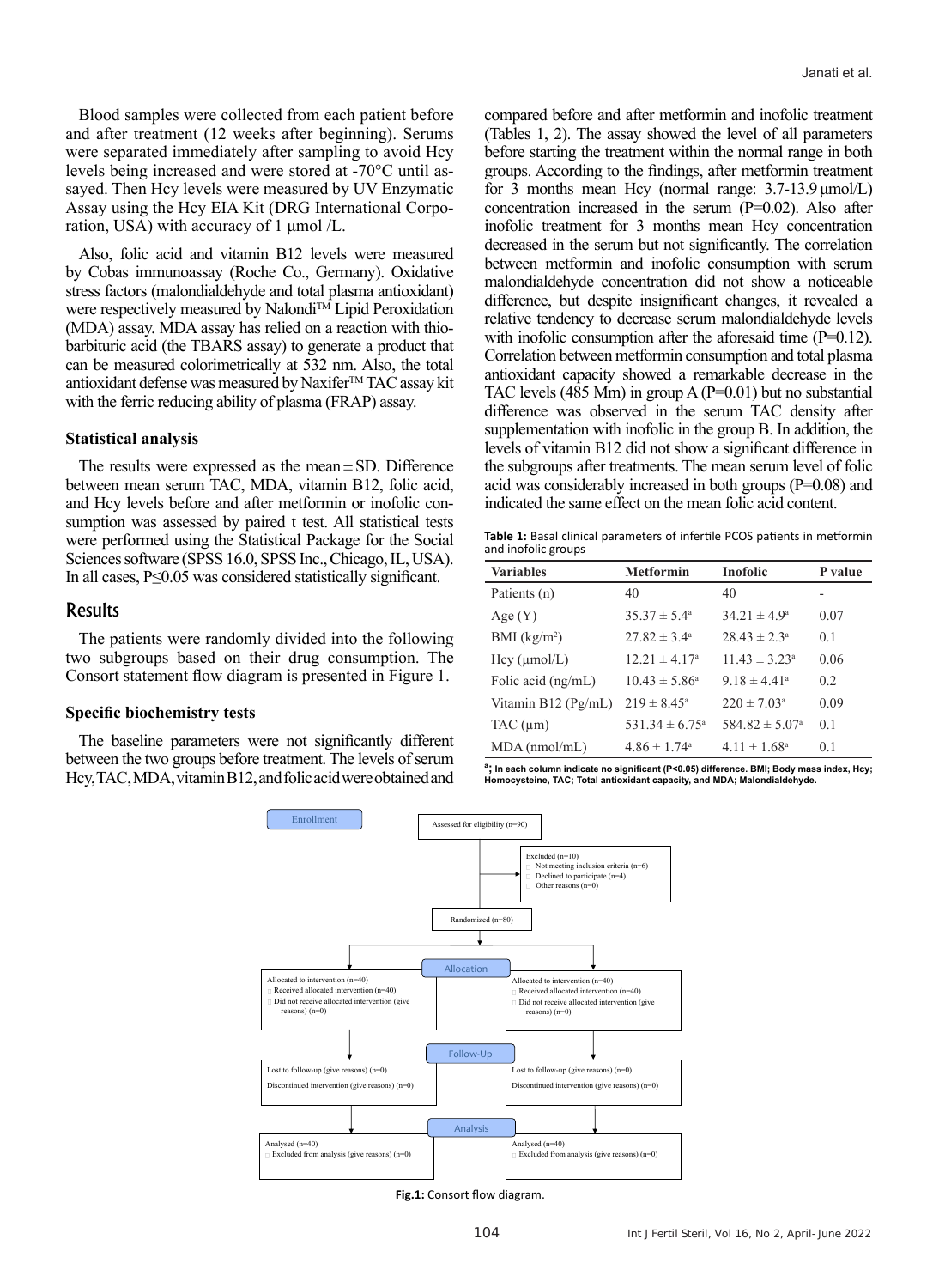| Table 2: Clinical parameters of infertile PCOS patients in metformin and inofolic groups before and after treatment |  |  |
|---------------------------------------------------------------------------------------------------------------------|--|--|
|---------------------------------------------------------------------------------------------------------------------|--|--|

| <b>Variables</b>        | Group | <b>Before treatment</b>      | After treatment                | <b>Difference</b> | P value |
|-------------------------|-------|------------------------------|--------------------------------|-------------------|---------|
| Hcy (µmol/L)            | A     | $12.21 \pm 4.17a$            | $13.39 \pm 4.54^b$             | $1.18 \pm 0.56$   | 0.02    |
|                         | B     | $11.43 \pm 3.23^{\circ}$     | $10.94 \pm 2.14^{\circ}$       | $-0.43 \pm 0.14$  |         |
| Folic acid $(ng/ml)$    | A     | $10.43 \pm 5.86^{\circ}$     | $15.95 \pm 6.31^{\circ}$       | $5.52 \pm 1.13$   | 0.04    |
|                         | B     | $9.18 \pm 4.41^a$            | $15.37 \pm 5.7^{\circ}$        | $6.19 \pm 1.25$   |         |
| Vitamin B12 ( $Pg/mL$ ) | A     | $219 \pm 8.45^{\circ}$       | $237.4 \pm 7.46^{\circ}$       | $18.40 \pm 4.21$  | 0.08    |
|                         | B     | $220 \pm 7.03^a$             | $227.29 \pm 8.37$ <sup>a</sup> | $7.29 \pm 0.76$   |         |
| $TAC$ ( $\mu$ m)        | A     | $531.34 \pm 6.75^{\circ}$    | $485.87 \pm 6.42^b$            | $-45.47 \pm 6.16$ | 0.01    |
|                         | B     | $584.82 \pm 5.07^{\circ}$    | $586.25 \pm 7.8^{\circ}$       | $1.43 \pm 0.37$   |         |
| $MDA$ (nmol/mL)         | A     | $4.86 \pm 1.74$ <sup>a</sup> | $5.12 \pm 1.5^{\circ}$         | $0.26 \pm 0.08$   | 0.12    |
|                         | B     | $4.11 \pm 1.68^{\circ}$      | $3.69 \pm 1.31$ <sup>a</sup>   | $-0.42 \pm 0.12$  |         |

**Data are presented as mean ± SD. Assessed by paired t test. A; Metformin group, B; Inofolic group, Hcy; Homocysteine, TAC; Total antioxidant capacity, MDA; Malondialdehyde, and PCOS; Poly cystic ovary syndrome.**

# **Discussion**

Various studies have indicated that PCOS patients mostly experience high levels of androgen, insulin resistance, hyperinsulinemia, high level of estrogen and obesity that can affect metabolic parameters and oxidative stress (1). Previous studies have indicated that ROS and oxidative stress biomarkers show an increased amount of oxidative stress in PCOS patients (23). Previously, scientists declared a folic acid and vitamin B12 deficiency after a long-term metformin therapy in type 2 diabetes and PCOS patients. High levels of Hcy in PCOS patients might be explicable by these traits (6). Several studies have shown that serum folate depletion is one of the reasons for decreased fertility in women due to lack of ovulation (24). The mechanism by which folic acid affects fetal protection is not known, but may be due to the regulation of Hcy metabolism (9). Methylenetetrahydrofolate reductase, (MTHFR), is an enzyme that breaks down the amino acid homocysteine. The *MTHFR* gene that codes this enzyme has the potential to mutate, which can either interfere with the enzyme's ability to function normally or completely inactivate it. These mutations can lead to high levels of Hcy in the blood, which may contribute in numerous health conditions (7). Hcy is a cytotoxic amino acid that is catalyzed by multiple enzymes along with the cofactors such as folic acid. This study was designed with 80 infertile PCOS women to appraisal the effect of metformin and inofolic consumption on the alteration of serum Hcy, folic acid, vitamin B12, TAC, and MDA concentration.

Regidor et al. (25) study, reported there was 15% increase in pregnancy rates and significant decrease in testosterone and dramatic increase in progesterone levels after folic acid intake in PCOS women. Also, the patients who were taking myoinositol showed a higher rate of fertility and ovulation in this study. In a similar study, a 4-month treatment with metformin in patients with type 2 diabetes showed a dramatic decrease in serum folate concentration. The results of both studies are in contrast to our observations. There is no evidence of increase in serum folic acid concentrations during metformin therapy

in previous studies, which is in contrast to our findings and could be due to the comparison of folic acid with metformin consumption.

On the other hand, our results in the present study indicated a significant increase in serum Hcylevels with metformin. In a study by Esmaeilzadeh et al. (5) investigating Hcy levels after 4 to 6 months of metformin intake, the results showed that metformin significantly increased serum Hcy levels in women with PCOS, suggesting that elevated serum Hcy levels may be one of the inherent side effects of metformin in this group. Many studies have reported metformin as a common drug in type 2 diabetes, with increased circulating Hcy concentration probably by decreasing plasma vitamin B12 and folic acid (26-28). In addition, metformin analysis showed that higher doses of metformin (more than 2000 mg/day) were associated with increased serum Hcy levels compared to lower doses (8). These results are also consistent with the present study and show that the effects of increased Hcy on metformin use is dose-dependent. Therefore, inofolic is a safe complement in PCOS women compared to metformin and folic acid. Folic acid uptake also appears to decrease with increasing Hcy concentration.

Studies have shown that folic acid and vitamin B12 levels are highly correlated, both of which affect reproductive quality and the health of women and fetuses. Folic acid and vitamin B12 are also absorbed in the body, but folic acid intake and serum concentrations are not mentioned in any of the related studies, and the results are consistent with our studies that metformin and inofolic consumption significantly increased folic acid levels. It did not show the amount of vitamin B12 in the serum (29). The results of our present study are probably because of long-term use of metformin on serum vitamin B12 concentration and suggest that the use of this drug on a temporary and short-term basis has no effect on vitamin B12 levels, thus it's administration can reduce related complications.

The present study showed a relative tendency to decrease serum malondialdehyde levels in inofolic compared to metformin consumption. Therefore, inofolice could reduce oxidative stress and its consequences such as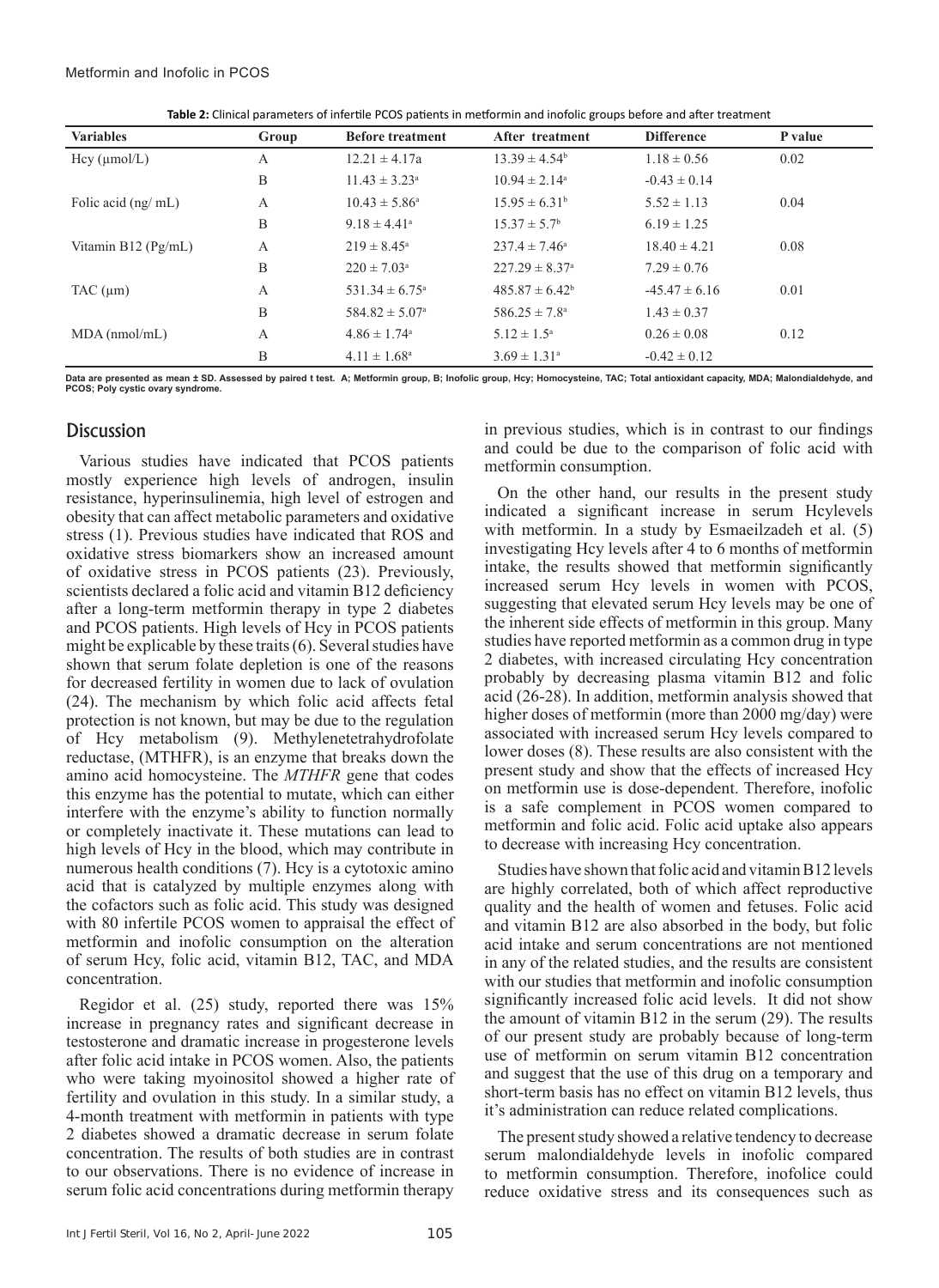abnormalities in PCOS patients.

In a study conducted by Bułdak et al. (30) the effect of metformin on malondialdehyde in blood monocytes was examined on healthy non-smoker individuals and found that metformin reduced malondialdehyde in individuals. It is likely that the greater the sample size, the greater the decrease in malondialdehyde after ingestion. Since malondialdehyde increases in oxidative stress and decreases in inofolic group, therefore inofolic it can reduce the effects of oxidative stress in PCOS women and eventually can improve ovulation in these patients.

In one study, oxidative stress was measured in women with PCOS after taking myoinositol and metformin. The results showed no effect of metformin after 12 weeks of administration on malondialdehyde levels, which is consistent with our observations (31).

One study on diabetic rats found that 4 to 6 weeks of metformin prevented the increase in TAC in either treatment, monotherapy or combination therapy with insulin. This may be due to the action of metformin in controlling ROS production in diabetic rats, which is consistent with our observations (32). In another study in by Li et al. (6) that examined the levels of oxidative stress and Hcy in women with PCOS, the results showed a decrease in the TAC after metformin use in lean PCOS women. These observations are consistent with our results.

#### **Conclusion**

Considering the effect of metformin on serum Hcy levels and remarkable decrease in plasma TAC in infertile PCOS women, repeated monitoring of Hcy levels is recommended in patients with metformin intake and also suggest the use of inofolic and other medications containing inositol can be prescribed instead of metformin.

#### Acknowledgments

The authors would like to acknowledge Dezful University for financially supporting this study. Authors have no conflict of interests to disclose.

### Authors' Contributions

S.M.P., M.A.B., S.J.; Contributed to conception and design. S.M.P., N.A.; Contributed to all experimental work, data and statistical analysis, and interpretation of data. M.A.B., S.J.; Were responsible for overall supervision. S.M.P., M.A.B; Drafted the manuscript, which was revised by A.K. and M.A.B. H.N.; Contributed to design and experimental work. A.K.; Contributed to data and statistical analysis and revise the manuscript. All authors read and approved the final manuscript.

#### References

- 1. Rotterdam ESHRE/ASRM-Sponsored PCOS Consensus Workshop Group. Revised 2003 consensus on diagnostic criteria and long-term health risks related to polycystic ovary syndrome. Fertil Steril. 2004; 81(1): 19-25.
- 2. Witchel SF, Oberfield SE, Peña AS. Polycystic ovary syndrome: pathophysiology, presentation, and treatment with emphasis on

adolescent girls. J Endocr Soc. 2019; 3(8): 1545-1573.

- 3. González F. Inflammation in polycystic ovary syndrome: underpinning of insulin resistance and ovarian dysfunction. Steroids. 2012; 77(4): 300-305.
- 4. Macut D, Bjekić-Macut J, Rahelić D, Doknić M. Insulin and the polycystic ovary syndrome. Diabetes Res Clin Pract. 2017; 130: 163-170.
- 5. Esmaeilzadeh S, Gholinezhad-Chari M, Ghadimi R. The effect of metformin treatment on the serum levels of homocysteine, folic acid, and vitamin B12 in patients with polycystic ovary syndrome. J Hum Reprod Sci. 2017; 10(2): 95-101.
- 6. Li D, Liu HX, Fang YY, Huo JN, Wu QJ, Wang TR, Hyperhomocysteinemia in polycystic ovary syndrome: decreased betaine-homocysteine methyltransferase and cystathionine β-synthase-mediated homocysteine metabolism. Reprod Biomed Online. 2018; 37(2): 234-241.
- 7. Chrysant SG, Chrysant GS. The current status of homocysteine as a risk factor for cardiovascular disease: a mini review. Expert Rev Cardiovasc Ther. 2018; 16(8): 559-565.
- Razi Y, Eftekhar M, Fesahat F, Dehghani Firouzabadi R, Razi N, Sabour M, et al. Concentrations of homocysteine in follicular fluid and embryo quality and oocyte maturity in infertile women: a prospective cohort. J Obstet Gynaecol. 2021; 41(4): 588-593.
- 9. Kilicdag EB, Bagis T, Zeyneloglu HB, Tarim E, Aslan E, Haydardedeoglu B, et al. Homocysteine levels in women with polycystic ovary syndrome treated with metformin versus rosiglitazone: a randomized study. Hum Reprod. 2005; 20(4): 894- 899.
- 10. Schaefer E, Nock D. The impact of preconceptional multiplemicronutrient supplementation on female fertility. Clin Med Insights Womens Health. 2019; 12: 1179562X19843868.
- 11. Unfer V, Facchinetti F, Orrù B, Giordani B, Nestler J. Myo-inositol effects in women with PCOS: a meta-analysis of randomized controlled trials. Endocr Connect. 2017; 6(8): 647-658.
- 12. Lauretta R, Lanzolla G, Vici P, Mariani L, Moretti C, Appetecchia M. Insulin-sensitizers, polycystic ovary syndrome and gynaecological cancer risk. Int J Endocrinol. 2016; 2016: 8671762.
- 13. Laganà AS, Garzon S, Casarin J, Franchi M, Ghezzi F. Inositol in polycystic ovary syndrome: restoring fertility through a pathophysiology-based approach. Trends Endocrinol Metab. 2018; 29(11): 768-780.
- 14. Formoso G, Baldassarre MPA, Ginestra F, Carlucci MA, Bucci I, Consoli A. Inositol and antioxidant supplementation: safety and efficacy in pregnancy. Diabetes Metab Res Rev. 2019; 35(5): e3154.
- 15. Salehpour S, Nazari L, Hoseini S, Saharkhiz N, Ghazi F, Sohrabi MR. A potential therapeutic role of myoinositol in the metabolic and cardiovascular profile of PCOS Iranian women aged between 30 and 40 years. Int J Endocrinol. 2016; 2016: 7493147.
- 16. Unfer V, Carlomagno G, Dante G, Facchinetti F. Effects of myoinositol in women with PCOS: a systematic review of randomized controlled trials. Gynecol Endocrinol. 2012; 28(7): 509-515.
- 17. Lesoine B, Regidor PA. Prospective randomized study on the influence of myoinositol in pcos women undergoing ivf in the improvement of oocyte quality, fertilization rate, and embryo quality. Int J Endocrinol. 2016; 2016: 4378507.
- 18. Cibula D. Is insulin resistance an essential component of PCOS?: the influence of confounding factors. Hum Reprod. 2004; 19(4): 757-759.
- 19. Betteridge DJ. What is oxidative stress? Metabolism. 2000; 49(2 Suppl 1): 3-8.
- 20. Fenkci V, Fenkci S, Yilmazer M, Serteser M. Decreased total antioxidant status and increased oxidative stress in women with polycystic ovary syndrome may contribute to the risk of cardiovascular disease. Fertil Steril. 2003; 80(1): 123-127.
- 21. Donà G, Sabbadin C, Fiore C, Bragadin M, Giorgino FL, Ragazzi E, et al. Inositol administration reduces oxidative stress in erythrocytes of patients with polycystic ovary syndrome. Eur J Endocrinol. 2012; 166(4): 703-710.
- 22. Adams J, Polson DW, Franks S. Prevalence of polycystic ovaries in women with anovulation and idiopathic hirsutism. Br Med J (Clin Res Ed). 1986; 293(6543): 355-359.
- 23. Yeon Lee J, Baw C-K, Gupta S, Aziz N, Agarwal A. Role of oxidative stress in polycystic ovary syndrome. Curr Women's Health Rev. 2010; 6(2): 96-107.
- 24. Thaler CJ. Folate metabolism and human reproduction. Geburtshilfe Frauenheilkd. 2014; 74(9): 845-851.
- 25. Regidor PA, Schindler AE, Lesoine B, Druckman R. Management of women with PCOS using myo-inositol and folic acid. New clinical